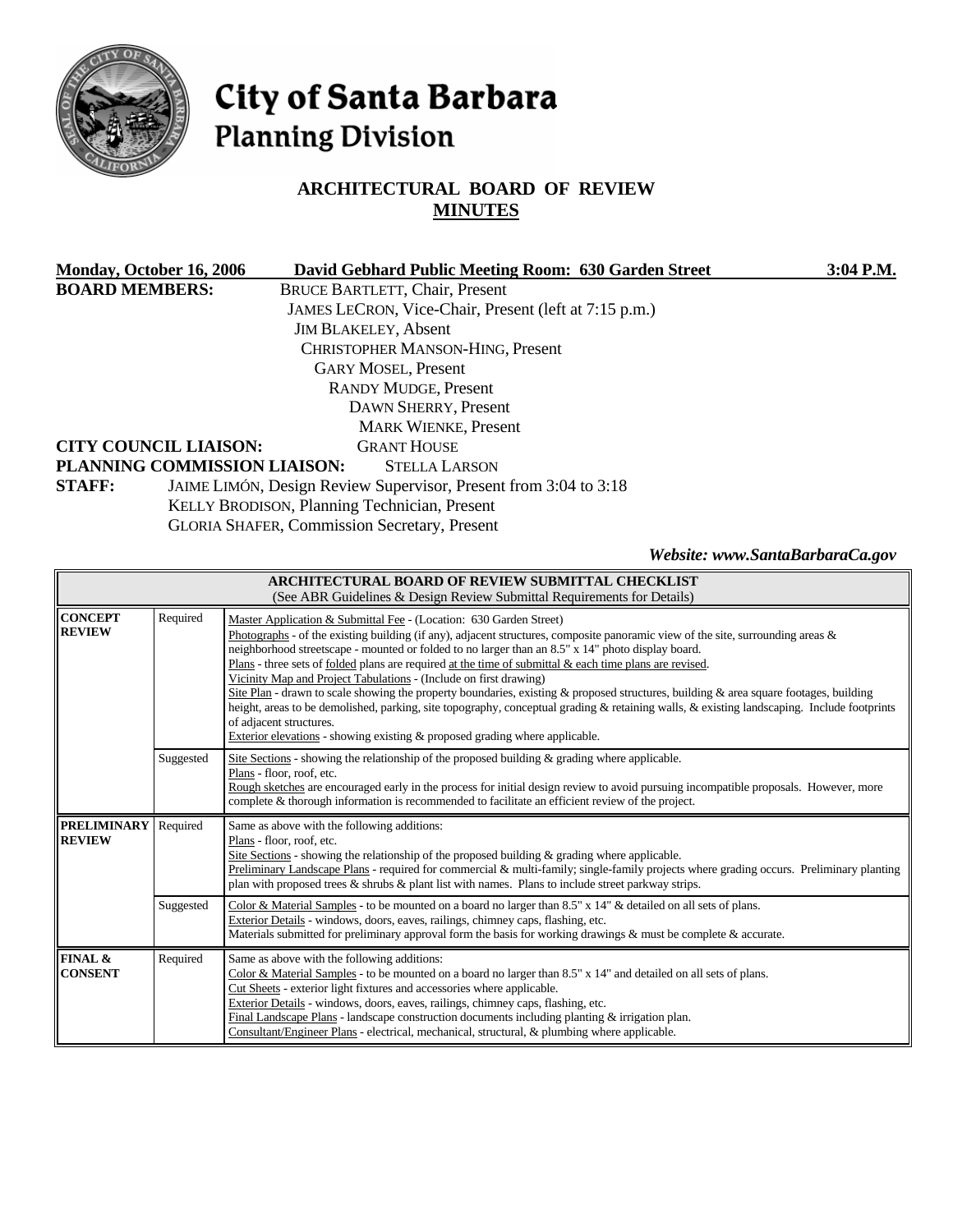#### **PLEASE BE ADVISED**

- The approximate time the project will be reviewed is listed to the left of each item. It is suggested that applicants arrive 15 minutes early. The agenda schedule is subject to change as cancellations occur. Staff will notify applicants of time changes.
- The applicant's presence is required. If an applicant is not present, the item will be postponed indefinitely. If an applicant cancels or postpones an item without providing advance notice, the item will be postponed indefinitely and will not be placed on the following Architectural Board of Review (ABR) agenda. In order to reschedule the item for review, a rescheduling fee will be paid and the applicant must fill out and file a Supplemental Application Form at 630 Garden Street (Community Development Department) in addition to submitting appropriate plans.
- All approvals made by the ABR are based on compliance with Municipal Code Chapter 22.68 and with adopted ABR guidelines. Some agenda items have received a mailed notice and are subject to a public hearing.
- The ABR may grant an approval for any project scheduled on the agenda if sufficient information has been provided and no other discretionary review is required. Substitution of plans is not allowed, if revised plans differing from the submittal sets are brought to the meeting, motions for preliminary or final approval will be contingent upon staff review for code compliance.
- The Board may refer items to the Consent Calendar for Preliminary and Final Architectural Board of Review approval.
- Preliminary and Final Architectural Board of Review approval is valid for one year from the date of the approval unless a time extension or Building Permit has been granted.
- **Items before the Board may be appealed to the City Council. For further information on appeals, contact the Planning Division Staff or the City Clerk's Office. Said appeal must be in writing and must be filed with the City Clerk at City Hall within ten (10) calendar days of the meeting at which the Board took action or rendered its decision. The scope of this project may be modified under further review.**
- **AMERICANS WITH DISABILITIES ACT:** In compliance with the Americans with Disabilities Act, if you need special assistance to participate in this meeting, please contact the Planning Division at (805) 564-5470. Notification at least 48 hours prior to the meeting will enable the City to make reasonable arrangements.
- **AGENDAS, MINUTES and REPORTS**: Copies of all documents relating to agenda items are available for review at 630 Garden St. and agendas and minutes are posted online at [www.SantaBarbaraCa.gov](http://www.santabarbaraca.gov/) If you have any questions or wish to review the plans, please contact Kelly Brodison, at (805) 564-5470 between the hours of 8:30 a.m. to noon and 1:00 p.m. to 4:00 p.m., Monday through Friday.

#### **LICENSING ADVISORY:**

The Business and Professions Code of the State of California and the Municipal Code of the City of Santa Barbara restrict preparation of plans for certain project types to licensed professionals. Applicants are encouraged to consult with Building and Safety Staff or Planning Staff to verify requirements for their specific projects.

Unlicensed persons are limited to the preparation of plans for:

- $\triangleright$  Single or multiple family dwellings not to exceed four (4) units per lot, of wood frame construction, and not more than two stories and basement in height;
- ¾ Non-structural changes to storefronts; and,
- ¾ Landscaping for single-family dwellings, or projects consisting solely of landscaping of not more than 5,000 square feet.

#### **NOTICE:**

- 1. That on Thursday, October 16, 2006, at 4:00 p.m., this Agenda was duly posted on the indoor and outdoor bulletin boards at the Community Development Department, 630 Garden Street, and online at www.SantaBarbaraCa.gov.
- 2. This regular meeting of the Architectural Board of Review will be broadcast live and rebroadcast in its entirety on Wednesday at 8:00 a.m. on Channel 18.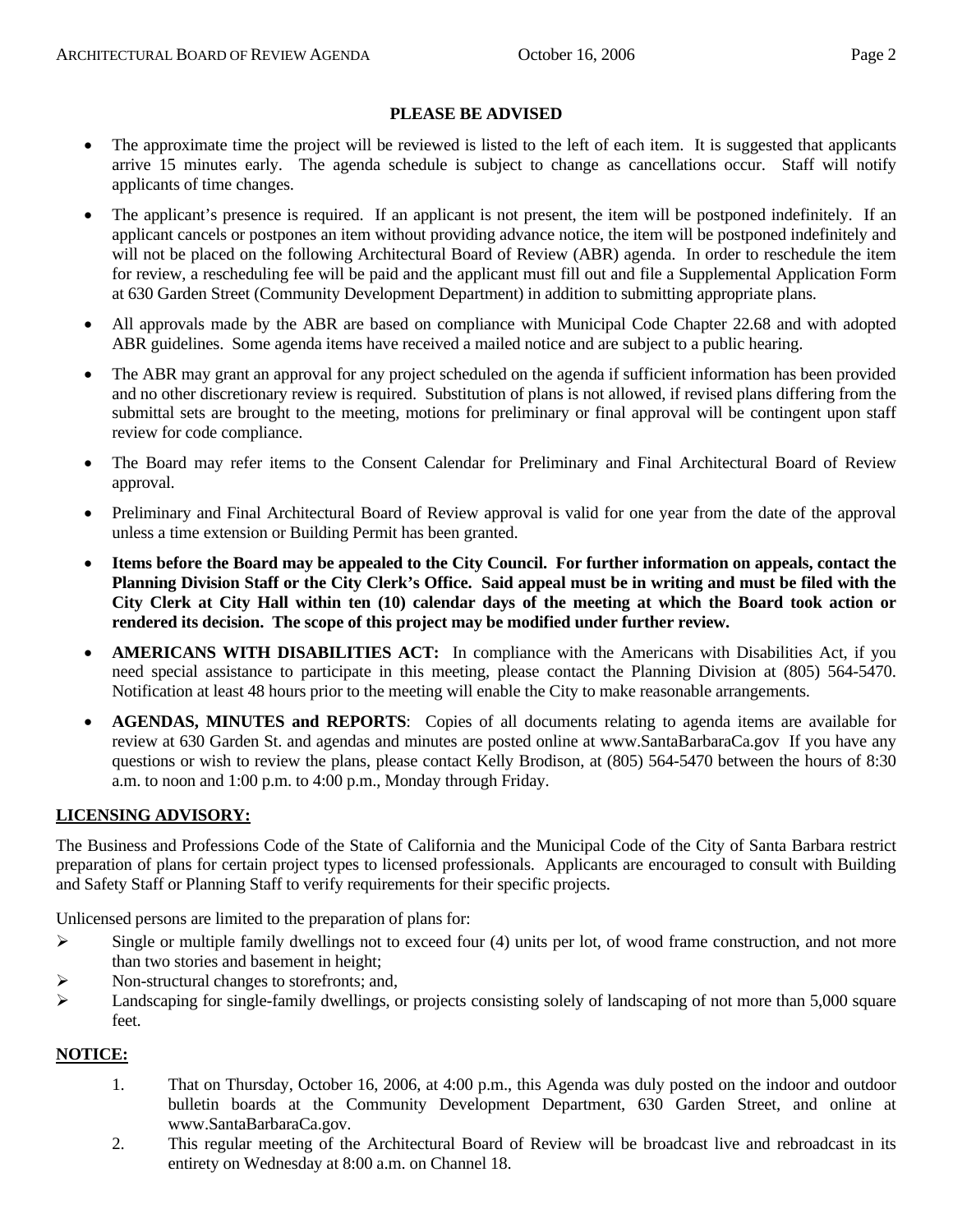## **GENERAL BUSINESS:**

A. Public Comment:

Any member of the public may address the Architectural Board of Review for up to two minutes on any subject within their jurisdiction that is not scheduled for a public discussion before the Board on that day. The total time for this item is ten minutes. (Public comment for items scheduled on today's agenda will be taken at the time the item is heard.)

Jim Kahan, resident, stated his concerns to the board concerning loss of mountain views from the north side of State Street.

B. Approval of the minutes.

Motion: Approval of the minutes of the Architectural Board of Review meeting of Monday, October 9, 2006, with corrections. Action: LeCron/Wienke, 7/0/0. (Blakeley absent.)

C. Consent Calendar.

Motion: Ratify the Consent Calendar. The Consent Calendar was reviewed by Dawn Sherry and Jim LeCron, with the exception of the landscaping for Items H, R, and S reviewed by Randy Mudge. Action: Wienke/Manson-Hing, 7/0/0. (Blakeley absent.)

- D. Announcements, requests by applicants for continuances and withdrawals, future agenda items, and appeals.
	- 1. Ms. Brodison announced that Member Blakeley will not attend the meeting.
	- 2. Member Mudge announced that he will step down from Item #3, 1298 Las Positas Road.
- E. Subcommittee Reports.

Chair Bartlett requested a volunteer to serve as ABR representative on the Visual Arts in Public Places (VAPP) Committee. Discussion tabled to the next meeting.

F. Possible Ordinance Violations.

No violations reported.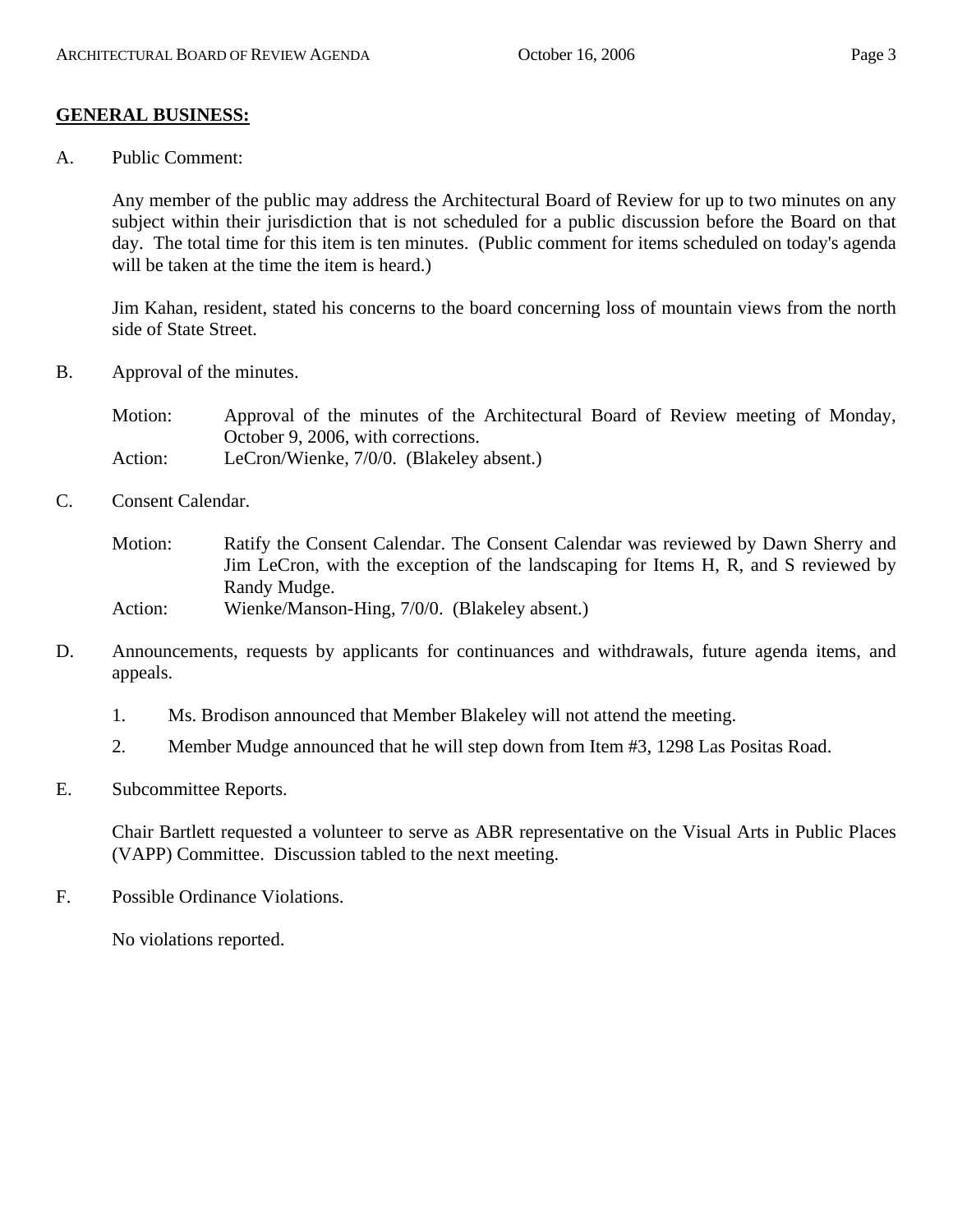#### **CONCEPT REVIEW - NEW ITEM**

#### **1. 3500 MCCAW AVE** P-R/SD-2 Zone

 Assessor's Parcel Number: 051-230-005 Application Number: MST2006-00484 Owner: City of Santa Barbara Architect: WRC Consulting Services, Inc. Applicant: Scott Jorgensen

(The proposed design for the Las Positas Stormwater Management Project at the City Municipal Golf Course includes a combination of detention basins, bioswales, pocket wetlands, erosion control and runoff diversion pipes. The primary purpose of the Las Positas Storm Water Management Project is to detain and treat stormwater and incidental runoff in order to improve water quality downstream. The secondary purpose is to reduce peak storm flows in order to facilitate the installation of downstream creek restoration and/or water quality treatment projects.)

#### **(PROJECT REQUIRES ENVIRONMENTAL ASSESSMENT.)**

(3:36)

Present: Jill Zachary, Creeks Restoration & Water Quality Manager; Scott Jorgenson, Golf Course Manager; and Jill Murray, Project Coordinator.

Public comment opened at 3:40 p.m. and, as no one wished to speak, public comment closed at 3:40 p.m.

# **Motion: Preliminary Approval and continued indefinitely to the Consent Calendar with the following comments:**

**1)** Final Approval may be made at Consent Calendar. **2)** The Board finds that the project is well conceived. **3)** Study ways to naturalize the shapes of the berms at basins #1, #2, and #3. **4)** Include a complete plant palette and associated grading information on the final plans. **5)** Document rebuilding the wooden bridges, in kind or with new plans. Action: Wienke/Mudge, 7/0/0. (Blakeley absent.) Motion carried.

# **PRELIMINARY REVIEW**

#### **2. 500 FOWLER** A-F/SD-3 Zone

 Assessor's Parcel Number: 073-450-003 Application Number: MST2005-00394 Landscape Architect: David Black Owner: City of Santa Barbara Agent: Jeff McKee

(Proposal to construct a World War II Aviator Memorial Area. The project consists of a 7 foot 4 inch tall monument, enhanced paving, hardscape, a viewing area and landscaping changes on the Santa Barbara Airport property to the east of the long-term parking area located in the appealable jurisdiction of the Coastal Zone.)

# **(PROJECT REQUIRES COMPLIANCE WITH PLANNING COMMISSION RESOLUTION NO. 023-06.)**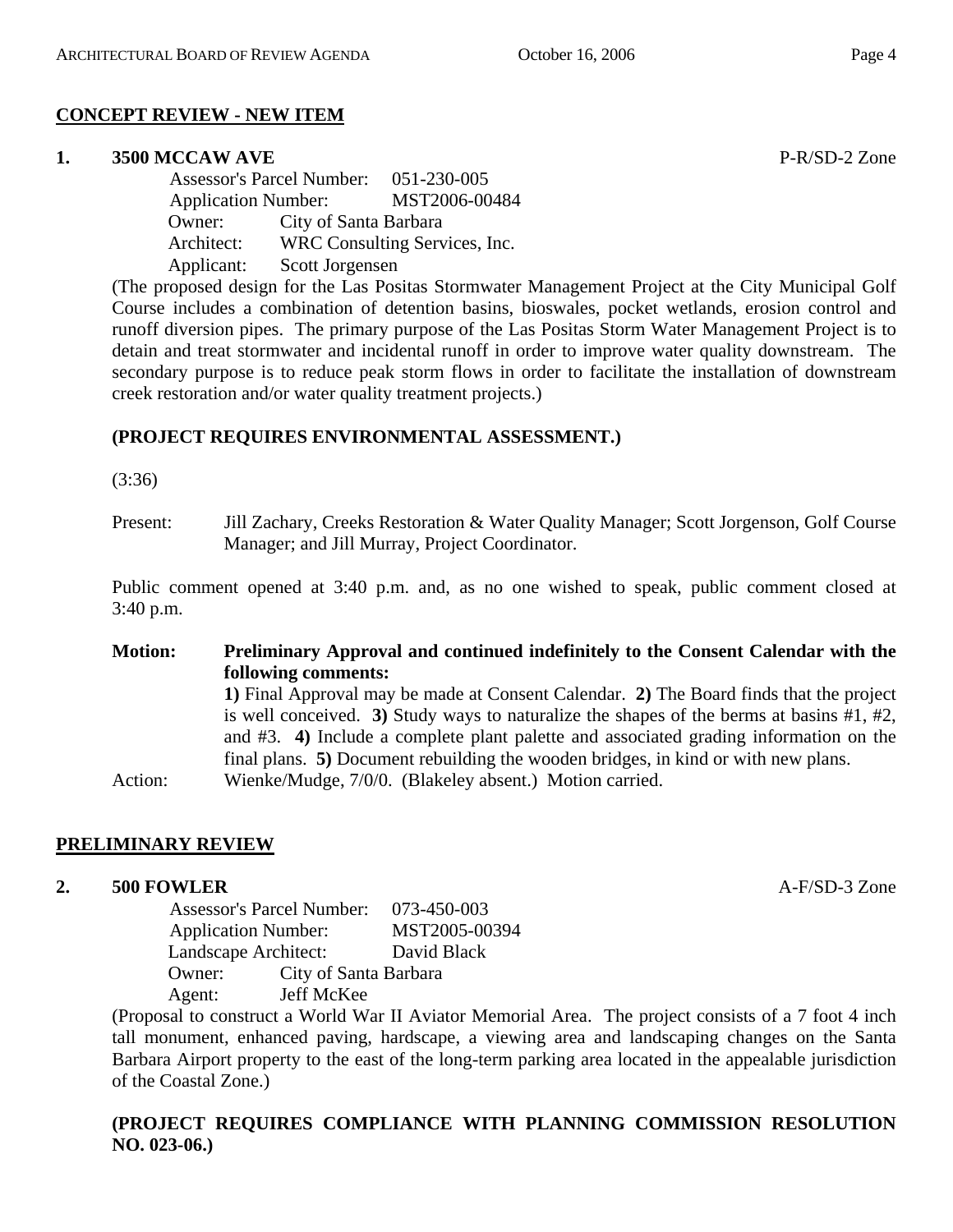(3:58)

Present: Jeff McKee, Applicant; and David Black, Designer.

Public comment opened at 4:14 p.m. and, as no one wished to speak, public comment closed at 4:14 p.m.

#### **Motion: Preliminary Approval and continued indefinitely to the Consent Calendar with the following comments:**

**1)** The Board finds the concept to be well conceived and appropriate for the location, with some changes: **a**) Strengthen the pedestrian connection between the north and south sections of the memorial by eliminating the transition flares at the proposed handicap ramps. **b)** Simplify the concrete pallet so the crosswalk and ramp areas are of the same material, including grout joints. The Board understands color concrete is being proposed. **c)** Consider a smoother paving around the monument finish or a different cut of flag stone, rather than the proposed rough finish. **d)** The Board would prefer the sign poles to be fabricated from stainless steel similar to those of the airplane exhibit. **e)** Study a more stylistic/artistic version of an airplane exhibit, rather than a fiberglass or plastic model airplane. **2)** Restudy the proposed honed finish of the memorial in terms of durability and maintenance. Restudy that choice of finish. **3)** The majority of the Board finds uplighting of the flags to be appropriate, but asks: a. that the up-lights be consistently located on down wind side of the proposed flag poles so that more of the flag is illuminated. b. If the monument is to be open in the evening, consider the addition of lights below the benches to create a "night glow" effect. **4)** The Board likes the colors presented as. **5)** The Board finds that the proposed landscape is appropriate.

# Action: Manson-Hing/Sherry, 7/0/0. (Blakeley absent.) Motion carried.

# **CONCEPT REVIEW - NEW ITEM: PUBLIC HEARING**

#### **3. 1298 LAS POSITAS RD** A-1 Zone

 Assessor's Parcel Number: 047-010-034 Application Number: MST2006-00509 Owner: City of Santa Barbara Applicant: Elings Park Foundation Agent: Trish Allen Landscape Architect: George Girvin Association, Inc.

(Elings Park Phase III proposes improvements to the 23-acre lower portion of the overall 230 acre park. The improvements include multi-use playing fields, picnic areas, new parking lots and reconfigured spaces, extensive landscaping, and walking paths. Other improvements include 14,328 square feet of structures consisting of a 13,170 square foot one-story Community Activity Center building, and other structures consisting of a Park Services building, restrooms, and an entrance kiosk. The project includes some minor improvements on the upper portion of the park and grading of approximately 106,980 cubic yards of cut and 136,900 cubic yards of fill. Planning Commission approval of a Development Plan is requested.)

#### **(COMMENTS ONLY; PROJECT REQUIRES ENVIRONMENTAL ASSESSMENT AND PLANNING COMMISSION APPROVAL OF A DEVELOPMENT PLAN.)**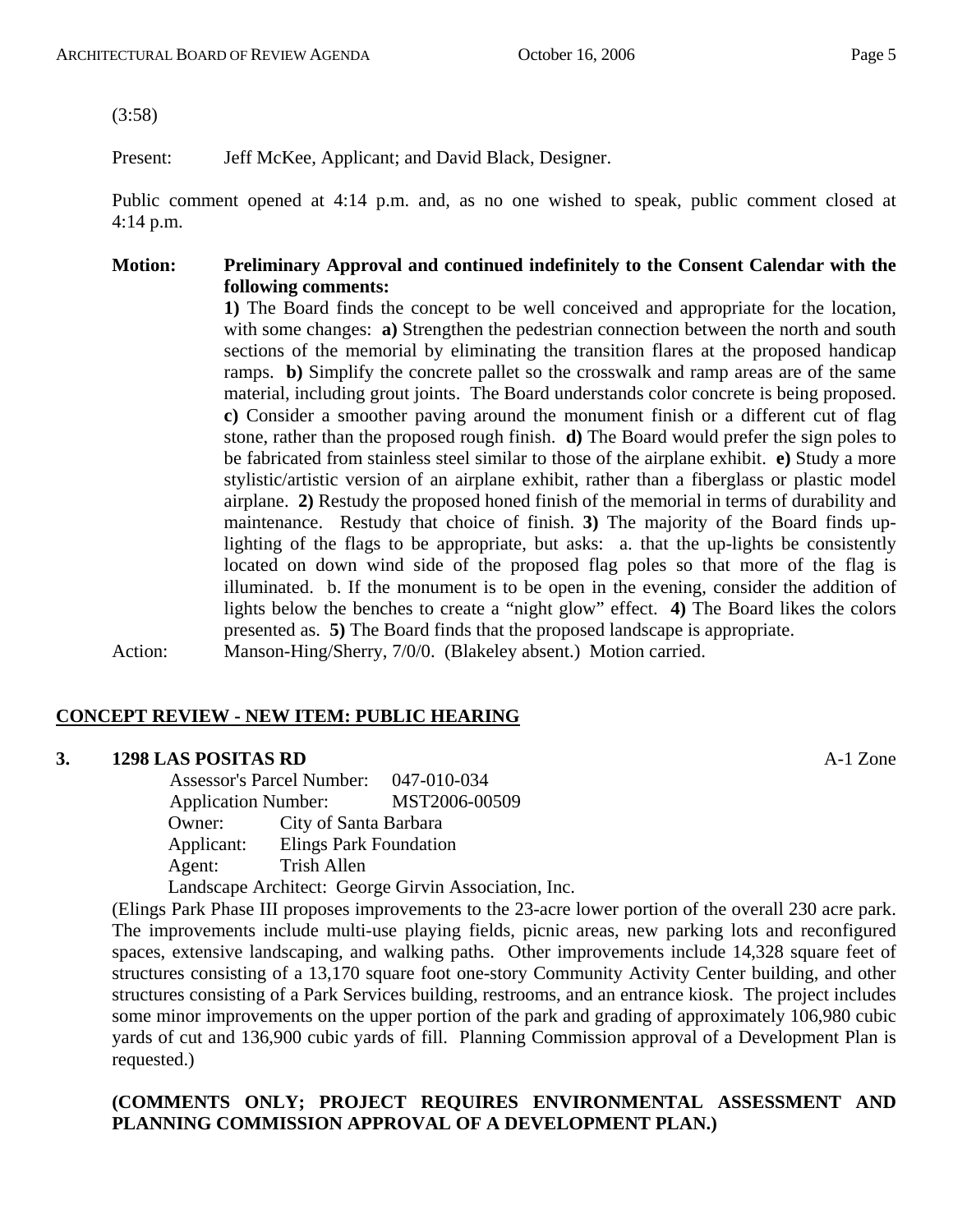(4:48)

Present: Kirstin Ayers, Kirstin Ayers Associates; Trish Allen, Agent; Bruce Griffin, Elings Foundation Board member, George Girvin, Landscape Architect; Allen Zimmer, Architect; John Maloney, Electrical Engineer; and Kevin Conners, Civil Engineer, Penfield & Smith.

Public comment opened at 5:10 p.m.

Cindy Souter, resident, provided written comments in support of the project.

Steven Katz, resident, in support of the project.

Michael Fauver, resident, in support of the project.

Danny Vickers, resident, in support of the project.

Dale Bowers, resident, in support of the project.

Lauren Tempkin, resident, in support of the project.

Malcolm Hamilton, resident, in support of the project.

Chair Bartlett acknowledged the receipt of 13 letters all in support of the project, concerns about traffic, noise and lighting were documented.

Public comment closed at 5:22 p.m.

#### **Motion: Continued indefinitely to the Planning Commission with the following comments:**

**1)** The site plan and overall development are well conceived and benefit the community. **2)** The Board appreciates the architectural style and articulation of the Community Center, with some suggestions: **a.** Study the intersecting roof lines at the east end of the building. **b.** Study the articulation of the tower roof element. **c.** Study adding natural light into the high volume space of the Community Activity Center, either on the gable ends, or with light monitors on the roof, or other lighting mechanism. **2)** There is concern with the pair of stacked walls abutting the hillside at the back of Community Center. Provide assurance that the proposed walls and landscape will buffer views into the service courtyard area, thereby providing privacy for the adjacent neighbors. **3)** The Park Service Building should appear more rustic, without the formality of the triangle shaped gable plaster ends, and to be more in style with the main Community Building. **4)** The Board finds the proposed entry kiosk to be in keeping with the design style of the Community Building. **5)** Provide a more natural shape for the 3 or 4 parallel Allan Block walls at the north end of multi-use playing fields, thereby creating a more random shape. **6)** The addition of a slight amount of batter to the walls could mitigate the apparent height when viewed from below. **7)** The Board understands that much of the site is situated over landfill and permeability is not desirable; however, there appears to be some large areas that are natural surfaces. **8)** Many Board members are concerned with the amount of surface runoff associated with the project. Study ways of directing or naturalizing the water flow, rather than strictly using pipes. **9)** The Board finds the proposed cut-off light fixtures to be an appropriate lighting solution for the project, and the correct amount of light spill abutting the hillside. **10)** The Board understands the fencing to be 20 foot black chain-link, and in some areas set atop 18 inch stone/masonry walls. **11**) One Board member suggested adding additional circulation to the lower multiuse field to access the entry driveway and the proposed new parking. **12)** Consider implementing a water fountain for dog use within the dog park. **13)** The Board looks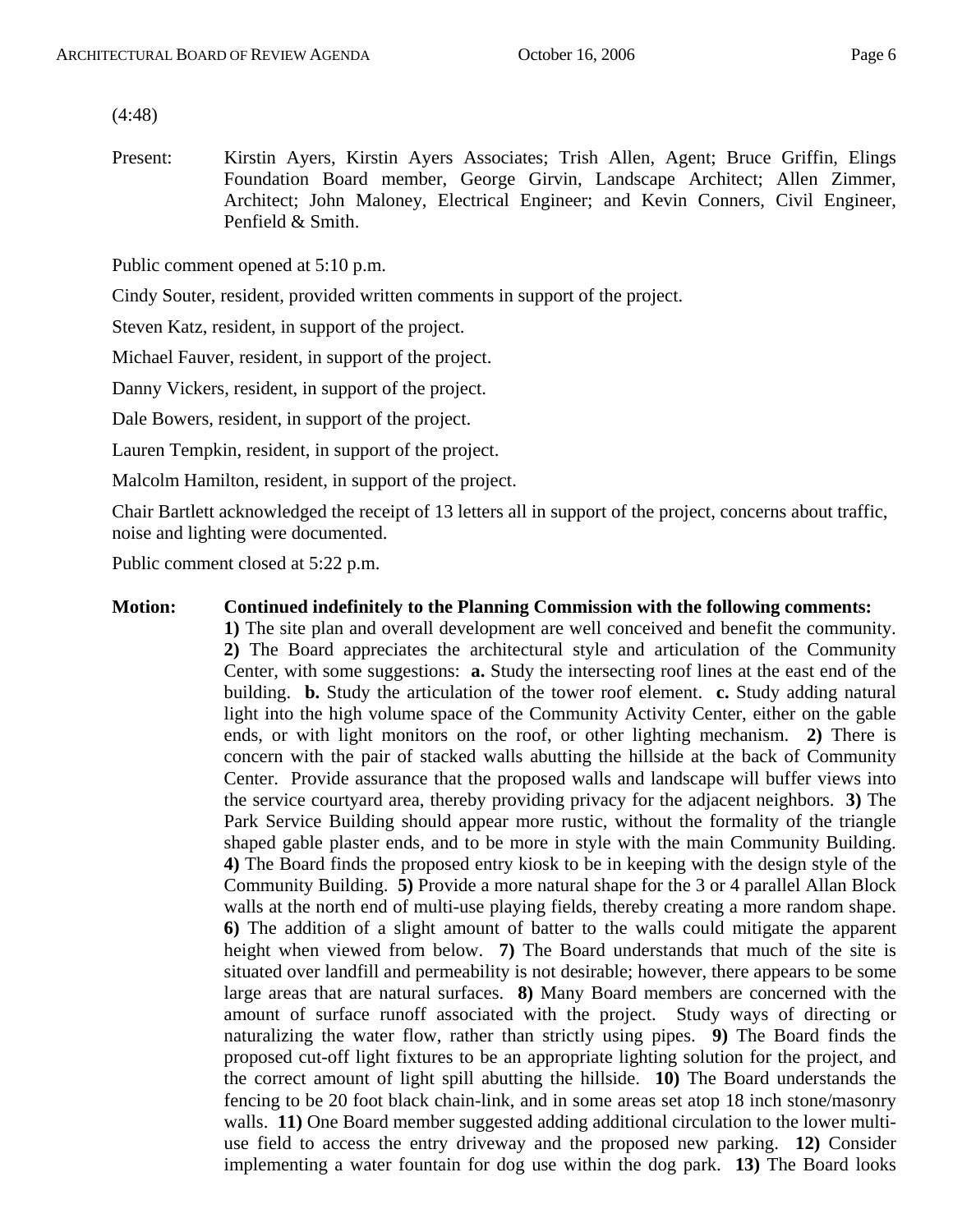forward to reviewing additional components when the item returns. Action: Wienke/Manson-Hing, 6/0/0. (Mudge stepped down. Blakeley absent.) Motion carried.

#### **\*\*\*\*\*\*\*\*\*\*\*\*\*\*\*\*\* THE BOARD RECESSED FROM 6:20 P.M. UNTIL 6:45 P.M. \*\*\*\*\*\*\*\*\*\*\*\*\*\***

# **CONCEPT REVIEW - NEW ITEM: PUBLIC HEARING**

# **4. 434 W GUTIERREZ ST** R-4 Zone

 Assessor's Parcel Number: 037-191-002 Application Number: MST2006-00541 Owner: Lorenz Weidl Architect: Bildsten & Sherwin Design Studio

(Proposal for a three-unit, three-story apartment building to be attached to an existing 1,707 square foot single-family dwelling. The three units total 5,334 square feet and there would be four two-car garages totaling 1,750 square feet on the lower level. The project includes converting three existing 281 square foot garages to storage space, and a total of 50 cubic yards of grading. Modifications are requested to allow encroachments into the front-yard setbacks along West Gutierrez Street and Rancheria Street and to provide less than the required amount of open space.)

# **(COMMENTS ONLY; PROJECT REQUIRES ENVIRONMENTAL ASSESSMENT AND STAFF HEARING OFFICER APPROVAL FOR MODIFICATIONS**.)

(6:45)

Present: Larry Weidl, Owner; and Ellen Bildsten, Architect.

Public comment opened at 6:58 p.m.

Comments submitted by Dennis Feeley, resident, expressing concern with traffic impacts were read into the record by Chair Bartlett.

Public comment closed at 6:59 p.m.

#### **Motion: Continued indefinitely to the Full Board with the following comments:**

**1)** Study the Rancheria Street elevation to articulate the facades in a way that will break up the size, bulk, and scale. **2)** Study less cantilevered areas to diminish the bulkiness of the third level. **3)** Study implementing board-and-batt siding in lieu of stucco throughout the pediments. **4)** Study the main entry to the two units off Rancheria Street. Some suggestions are: **a.** Study the application of brackets, or **b.** Redesign the roof, or **c.** Consider separate porch entries. **5)** The Board is in favor of keeping the existing trellis and deck on the Gutierrez Street side. **6)** The Board is less than unanimous in response to the modification request for the third level being 10 feet from the street. **7)** Address potential privacy concerns to adjacent neighbors caused by the second level deck and window. **8)** Study the 10 foot setback area on Rancheria Street to have a more subtle change of grade with retaining walls to be perpendicular to the building.

Action: Wienke/Mudge, 6/0/0. (LeCron, Blakeley absent.) Motion carried.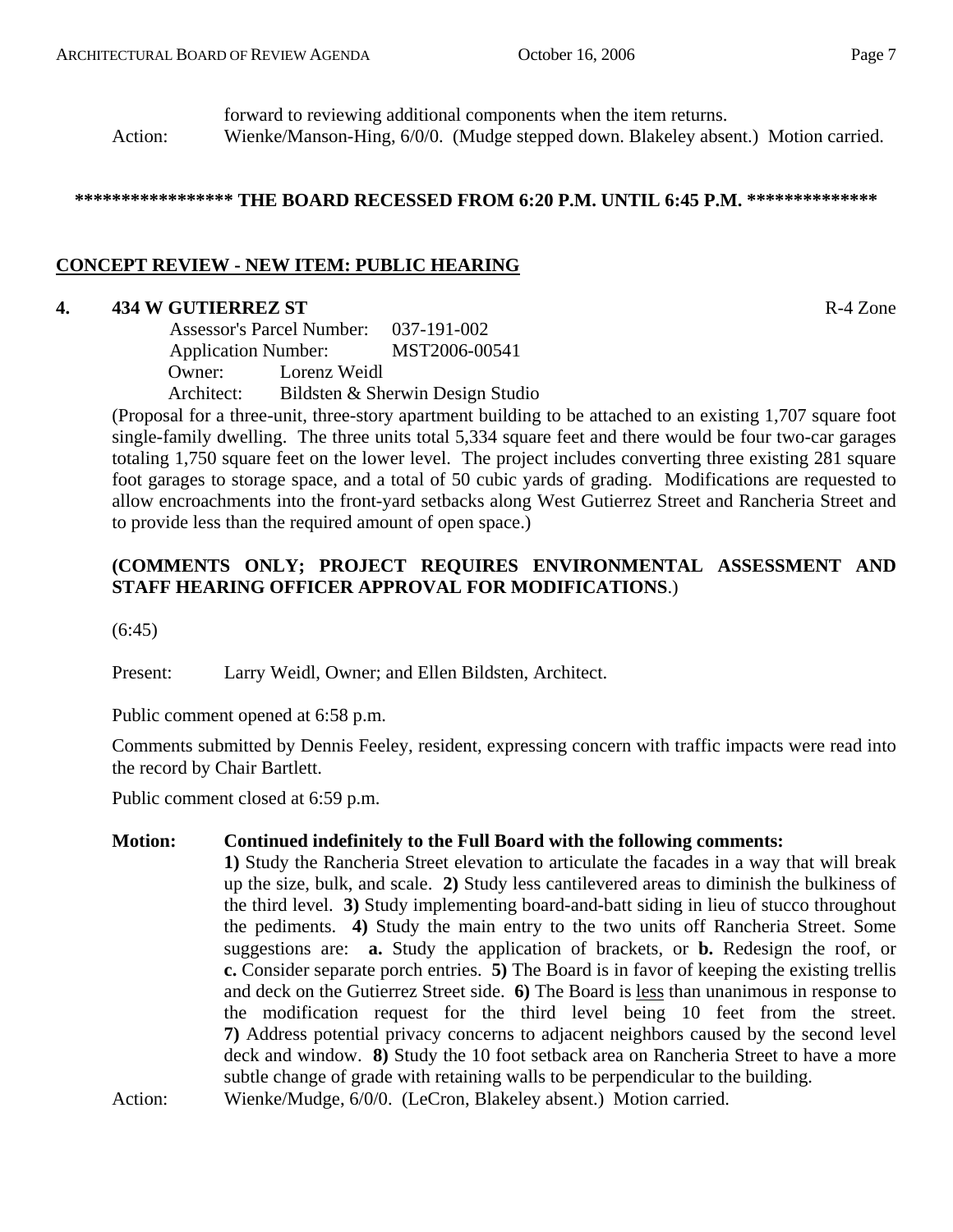# **CONCEPT REVIEW - NEW ITEM: PUBLIC HEARING**

# **5. 3230 STATE ST** C-2/SD-2 Zone

 Assessor's Parcel Number: 053-332-030 Application Number: MST2006-00574 Owner: Thomas and Susan Thompson Applicant: Karl Forrester

(Proposal for a new unmanned wireless communications facility on an existing commercial property. The proposal consists of a T-Mobile panel antenna installation, increasing the height of the faux chimney for the antennae enclosure, demolition of the existing storage area, and construction of an uncovered 8 foot high block wall equipment enclosure. Modifications would be required for encroachments of the project into the 20 foot setbacks along State Street and Calle Alamo.)

# **(COMMENTS ONLY; PROJECT REQUIRES ENVIRONMENTAL ASSESSMENT AND NO VISUAL IMPACT FINDINGS.)**

(7:32)

Present: Karl Forrester, T-Mobile Representative.

Public comment opened at 7:35 p.m.

Jay Higgins, resident, in support.

Jennifer Sanderfer, neighbor, prefers that antenna storage unit be located to rear of building.

Jim Kahan, resident, concerned about ABR involvement with modifications.

Theresa Macias, non-resident, provided comments concerning health issues were read into the record by Chair Bartlett.

Public comment closed at 7:44 p.m.

# **Motion: Continued indefinitely to the Full Board with the following comments:**

1) The board finds the proposed 8 foot x 8 foot chimney extension to be out of character with the original architecture. **2)** Restudy other solutions for camouflaging the proposed antennas, such as: **a.** Hidden within a cupola type of structure in keeping with the original architecture, or **b.** Seek an invisible approach, perhaps enclosed inside the roof form. The antennas should be located outside of the front setback. **3)** Locate the equipment storage unit parallel to the rear face of the building, with a narrow enclosure wall that allows for landscaping abutting the street. **4)** The Board understands the block enclosure wall will be plaster finished to match the building. **5)** Provide accurate photosimulations that match the drawings.

Action: Wienke/Manson-Hing, 6/0/0. (LeCron, Blakeley absent.) Motion carried.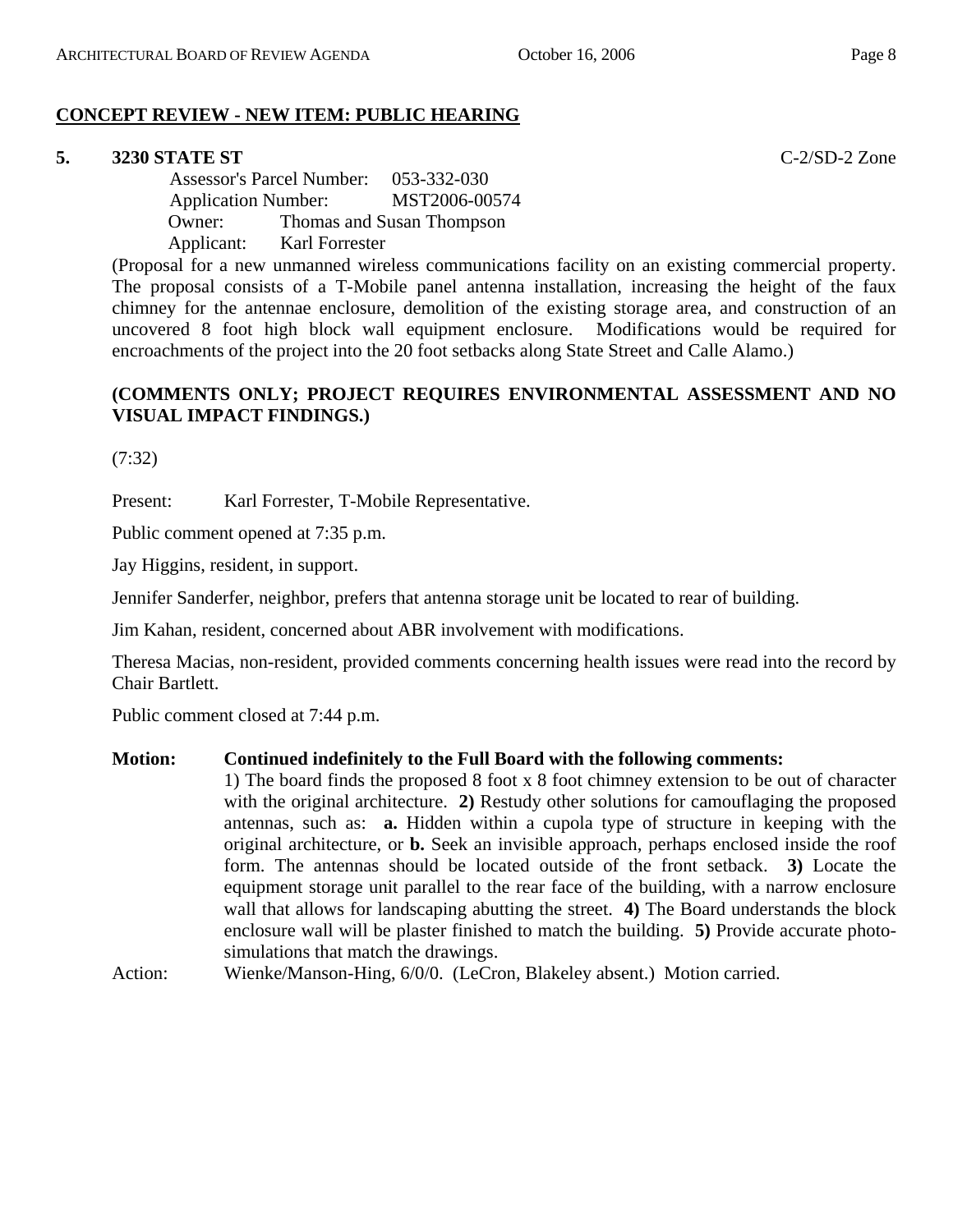# **CONCEPT REVIEW - NEW ITEM: PUBLIC HEARING**

#### **6. 404 GARDEN ST** M-1 Zone

 Assessor's Parcel Number: 031-281-016 Application Number: MST2006-00240 Owner: Run 17, LLC Applicant: Run 17 Architect: Pete Ehlen

(Proposal to construct a 984 square foot two-story commercial building on a vacant 2,546 square foot lot. The project includes total grading of 315 cubic yards. A modification is requested to provide three, rather than the required four parking spaces. The proposal includes two vehicle storage lifts inside the garage.)

#### **(COMMENTS ONLY; PROJECT REQUIRES ENVIRONMENTAL ASSESSMENT AND STAFF HEARING OFFICER APPROVAL FOR A MODIFICATION.)**

(8:00)

Present: Pete Ehlen, Architect and Owner.

Public comment opened at 8:10 p.m., and as no one wished to speak, public comment closed at 8:10 p.m.

## **Motion: Continued indefinitely to the Staff Hearing Officer with the following comments: 1)** The Board finds the mass, bulk, and scale of the project, and the industrial character to be well founded in the neighborhood, and an appropriate solution to the small lot. **2)** The Board appreciates the materials, the solar and green aspects, and the water retention on site. **3)** Consider integrating the solar panels better into the roof. **4)** The Board is in support of providing landscaping adjacent to the front of the building and along the back wall and corner in lieu of along the north property line wall. Provide a landscape plan. **5)** The Board finds that the parking modification is technical in nature and the extra height required to accommodate the parking lift is appropriate in the zone. **6)** The Board understands the corrugated steel will be a natural weathered finish. **7)** Study the materiality of the windows. **8)** The project can return on Consent Calendar. Action: Manson-Hing/Sherry, 6/0/0. (LeCron, Blakeley absent.) Motion carried.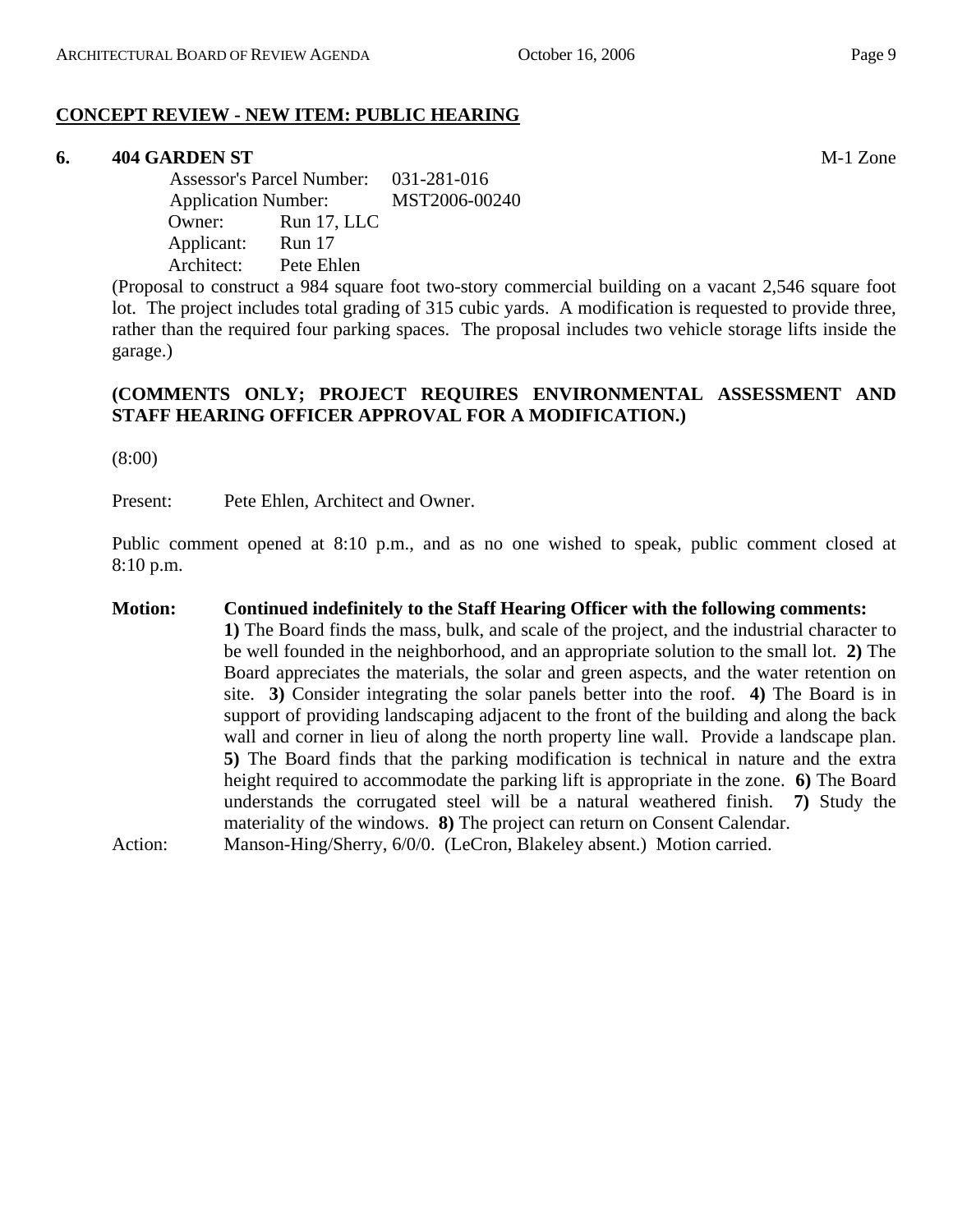# **CONCEPT REVIEW - CONTINUED ITEM**

# **7. 832 ORANGE AVE R-3 Zone**

 Assessor's Parcel Number: 037-024-002 Application Number: MST2005-00657 Owner: Lorenzo and Maria Martinez Applicant: Manuel Contreras

(Proposal to demolish a 789 square foot residence and existing garage on a lot where two units currently exist. A new unit is proposed to be attached to the remaining 933 square foot unit to create a two-story, 3,344 square foot duplex, with a 406 square foot attached two-car garage. Two covered and two uncovered parking spaces are proposed. A modification is requested to allow one uncovered parking space to encroach into the required interior-yard setback.)

# **(Second Concept Review. Modification approved on September 27, 2006.)**

# **(ACTION MAY BE TAKEN IF SUFFICIENT INFORMATION IS PROVIDED.)**

(8:22)

Present: Cesar Cruz, Designer; and Manuel Contreras, General Contractor.

#### **Motion: Continued indefinitely to the Full Board with the following comments:**

**1)** The Board appreciates the changes made since the last review. **2)** There is concern that the drawings do not accurately reflect existing conditions. Redraw the exterior elevations to scale, accurately depicting the existing house and proposed addition. **3)** Lower the second floor windows to avoid conflict with the freeze trim at the overhang. **4)** Adjust the low roof on southeast elevation to align with the existing roof of the front residence. **5)** Study the wainscot line of the addition to achieve appropriate sill height on the first-floor windows. It is not necessary for the sill height of the addition to match that of the existing residence, given the change in floor elevations. **6)** Study traditional detail for the proposed banding at the second floor line.

Action: Manson-Hing/Sherry, 6/0/0. (LeCron, Blakeley absent.) Motion carried.

# **CONCEPT REVIEW - NEW ITEM: PUBLIC HEARING**

# **8. 1310 OLIVE ST** R-3 Zone

 Assessor's Parcel Number: 029-091-031 Application Number: MST2006-00563 Owner: Stephen Palacio Architect: Don Swann

(Proposal for a 646 square foot two-story addition and new 434 square foot attached two-car garage for an existing 1,032 square foot one-story single-family residence on a 4,500 square foot lot in the Lower Riviera Special Design District.)

# **(COMMENTS ONLY; PROJECT REQUIRES ENVIRONMENTAL ASSESSMENT AND NEIGHBORHOOD PRESERVATION ORDINANCE FINDINGS.)**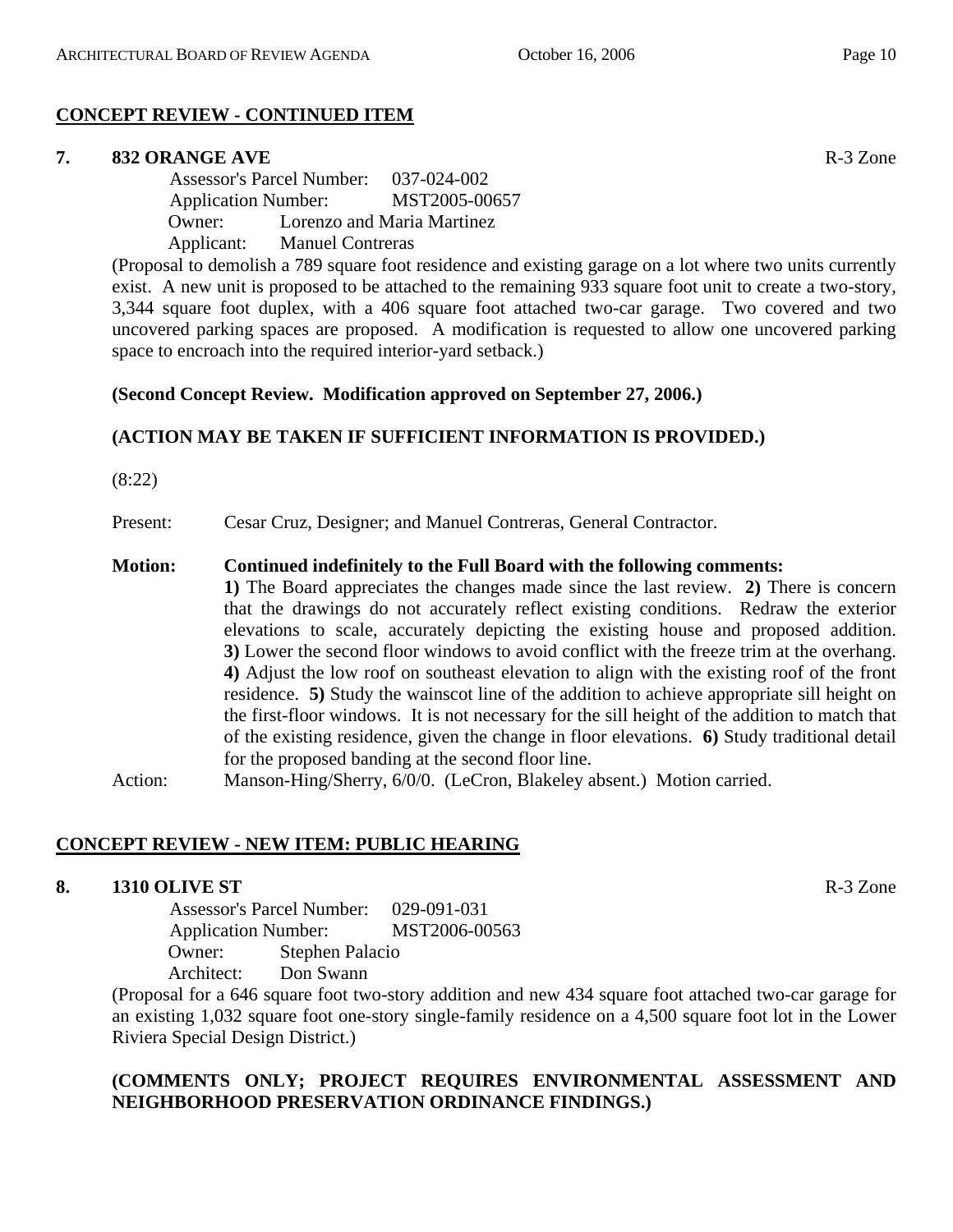(8:45)

Present: Dawn Swann, Agent; and Mr. and Mrs. Palacio, Owners.

Public comment opened at 8:51 p.m.

Wade Allmon, neighbor, expressed opposition to the project size.

Public comment closed at 8:52 p.m.

**Motion: Preliminary Approval of the project with the finding that the Neighborhood Preservation Ordinance criteria have been met as stated in Subsection 22.68.060 of the City of Santa Barbara Municipal Code, and continued indefinitely to the Consent Calendar with the following comments:** 

> **1)** Final Approval can be made at Consent. **2)** The proposed garage and second-story addition are well conceived and blend nicely with the original residence style. **3)** There is concern with the multiple gable roof forms on the second-story addition. Restudy to simplify the front elevation. **4)** Consider higher windows on the right side elevation of the second floor, at the master bedroom, to ensure privacy to the neighbors. **5)** Consider removing the block screen wall that hides the entry as viewed from the street. **6)** The Board understands there may be minor adjustments to the garage after consulting with the Transportation Department. **7)** Use high quality carriage-style garage doors.

Action: Sherry/Mosel, 6/0/0. (LeCron, Blakeley absent.) Motion carried.

#### **PRELIMINARY REVIEW**

#### **9. 333 S CANADA ST A** R-3 Zone

 Assessor's Parcel Number: 017-300-021 Application Number: MST2005-00682 Owner: Shannon Family Living Trust Architect: Joseph Moticha

(Proposal to construct a new three-story duplex consisting of a 674 square foot two-car garage with a 1,143 square foot, duplex above and 156 square foot of balcony on a 5,000 square foot lot. The lot is currently developed with an existing 772 square foot, two-story residence with a 772 square foot, threecar garage which is proposed to remain unaltered. The site previously had a two-story duplex which was demolished under BLD2005-01336.)

#### **(ACTION MAY BE TAKEN IF SUFFICIENT INFORMATION IS PROVIDED.)**

(9:08)

Present: Joseph Moticha, Architect.

#### **Motion: Continued one week to the Full Board with the following comments:**

**1)** The Board appreciates the many efforts the applicant has made to conform to previous direction; however, the intent of the Board's prior comments was to conceal the third floor architecture within the second-story roof form. Therefore: **a.** The third floor windows should be expressed as dormer protrusions from the second-story roof. **b.** This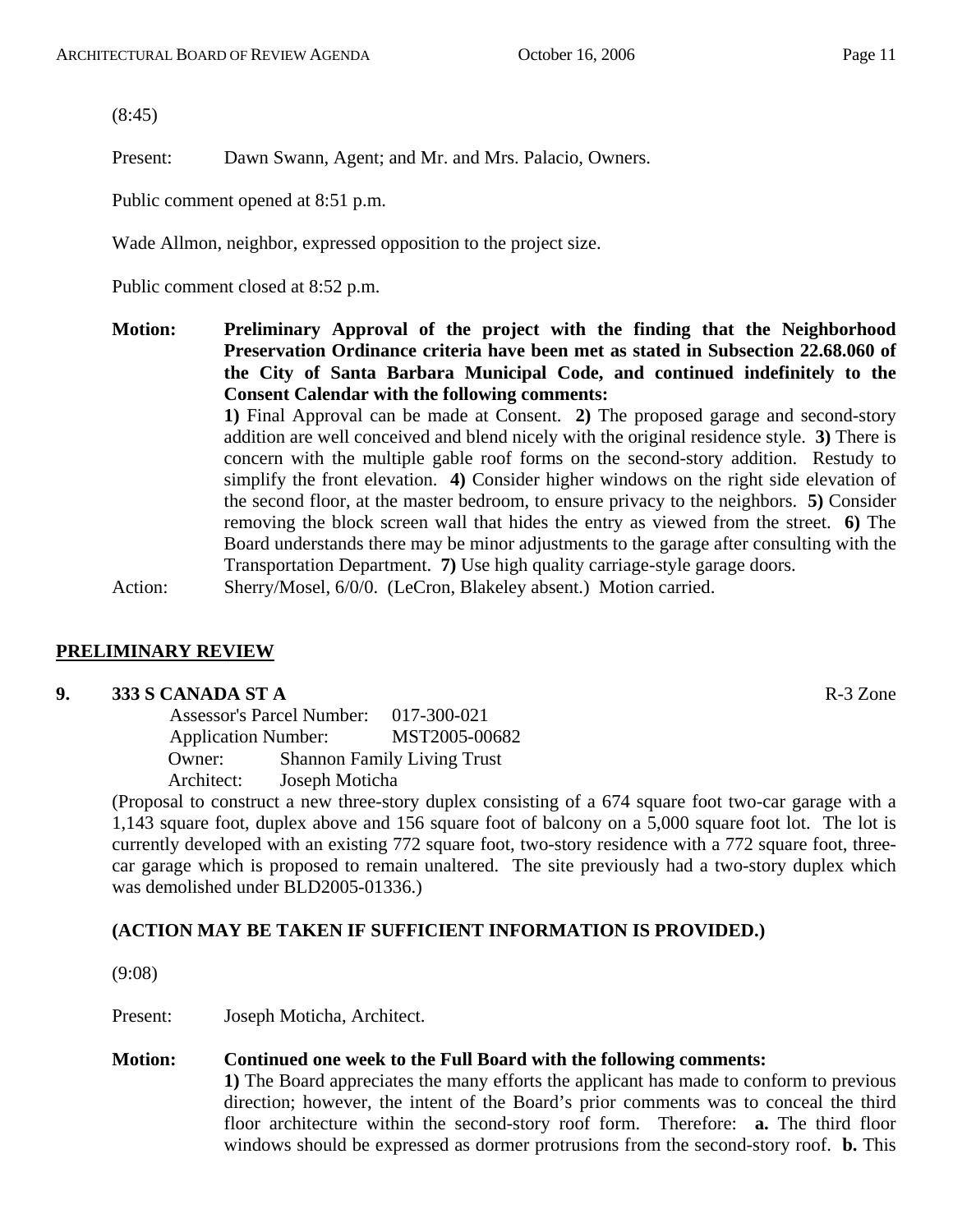solution might necessitate a change in roof pitch and a slight re-alignment of the secondfloor mass, with the goal of producing a simpler piece of architecture that better relates to the existing structure. **2)** The Board finds that the change of the ground floor to stucco is more in keeping with the original structure. **3)** Simplify the architecture wherever possible, such as omitting the off-set overhangs. **4)** Provide further refinement of the material sample board for differentiating between siding and stucco. **5)** The landscape plan is acceptable.

Action: Wienke/Sherry, 6/0/0. (LeCron, Blakeley absent.) Motion carried.

# *CONSENT CALENDAR*

# **REVIEW AFTER FINAL**

#### **A. 909 DE LA VINA ST** C-2 Zone

Assessor's Parcel Number: 039-312-007 Application Number: MST2006-00517 Owner: Alan Moss Trustee (for) Edward Moss Architect: Chris Dentzel

(Remove two 16 foot overhead doors and install one 8 foot overhead door and one 16 foot store front window unit for an existing commercial building on an 8,075 square foot lot.)

#### **(Review After Final to revise approved window configuration.)**

Continued one week with the comment that the applicant is to return with drawings that reflect fixed glass to remain at the south elevation.

# **REVIEW AFTER FINAL**

| <b>B.</b><br>1627 LOMA ST | R-2 Zone |
|---------------------------|----------|
|---------------------------|----------|

Assessor's Parcel Number: 027-153-015 Application Number: MST2002-00629 Owner: Cathie Ross Designer: Y.S. Kim

(The proposed project consists of the conversion of an existing one and two story duplex into two condominium units, the construction of a 440 sq/ft two car garage, the construction of a 130 square foot deck and the removal and reconstruction of a retaining wall. The project will require a modification to allow the proposed garage to encroach into the required side yard setback)

**(Review After Final for change to stucco siding, new door enclosure under deck and change to roof detail.)** 

Continued one week.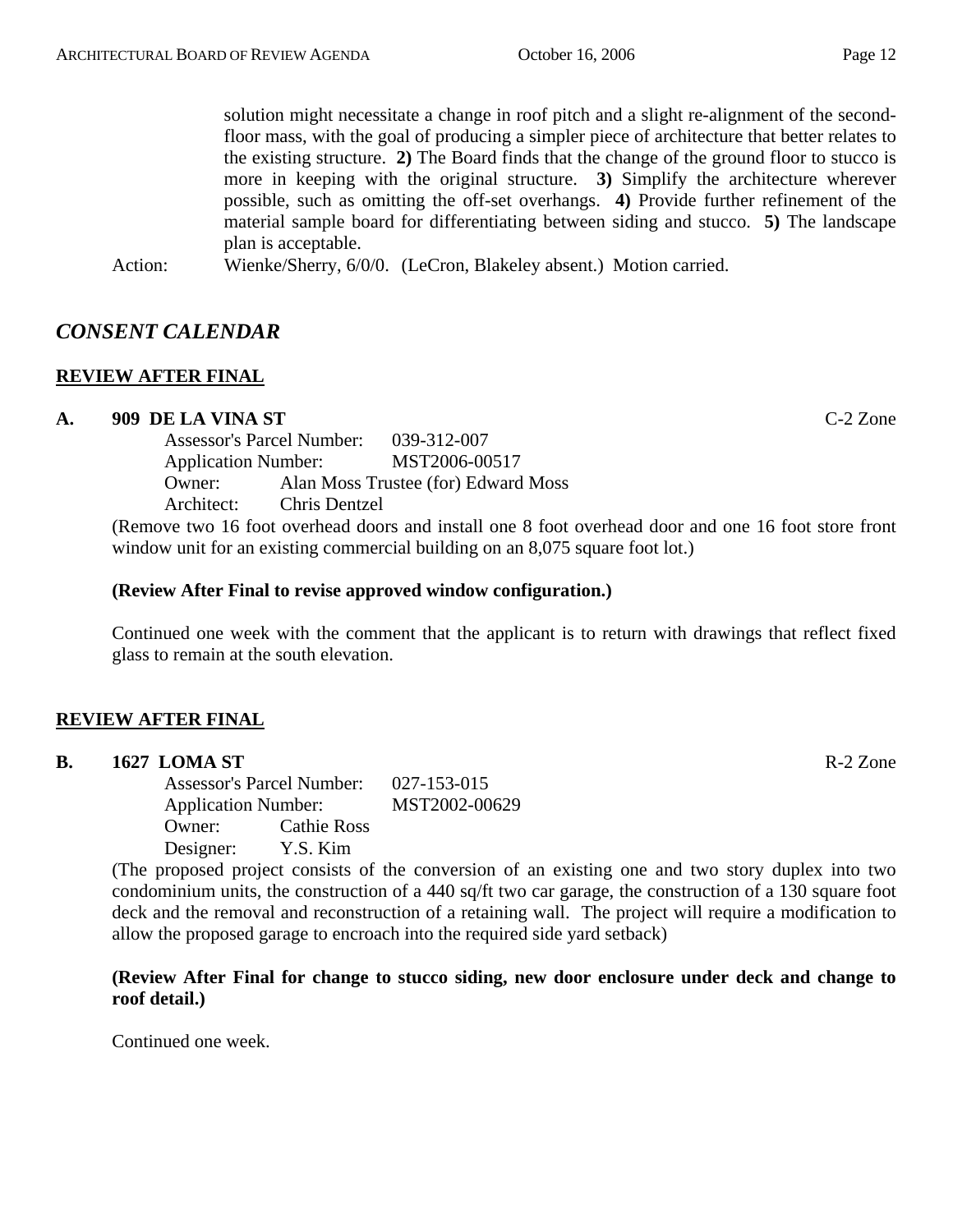#### **REVIEW AFTER FINAL**

#### **C. 1464 LA CIMA RD** R-1 Zone

Assessor's Parcel Number: 041-022-032 Application Number: MST2004-00856 Owner: McCosker Trust Agent: Souter Land Use Consulting Architect: Jan Hochhauser

(Proposal to enclose an existing carport on a lot located in the Hillside Design District.)

#### **(Review After Final for change from plaster to stone veneer at the entry wall, revised awning detail and revised exterior colors.)**

Final Approval of the Review After Final as submitted. The chimney height was corrected on the drawings to reflect the previously approved plan.

#### **REVIEW AFTER FINAL**

#### **D. 617 GARDEN ST** C-M Zone

| <b>Assessor's Parcel Number:</b> | 031-152-025                                    |
|----------------------------------|------------------------------------------------|
| <b>Application Number:</b>       | MST2002-00257                                  |
| Owner:                           | Santa Barbara Mental Health Association        |
| Applicant:                       | Ann Marie Cameron                              |
| Architect:                       | Hochhauser & Blatter                           |
| Agent:                           | Suzanne Elledge Planning & Permitting Services |
| Applicant:                       | Carl Steinberg                                 |

(The proposed project would consist of a mixed-use development, proposed by the Santa Barbara Mental Health Association, containing 25 low-income affordable apartment units for downtown workforce housing, 26 very-low income units for MHA clients, a 4,991 square foot MHA office, a 5,262 square foot Fellowship Club for MHA clients, and a 2,822 square foot office/conference facility intended for governmental agencies or non-profit organizations. A total of 110 parking spaces would be provided in a two level parking garage, including maintenance of 35 spaces for City employees and 6 spaces for the Alano Club. The existing 1,160 square foot office building, four apartment units, 5,212 square foot athletic club and City employee parking lot would be demolished. The discretionary applications required for this project are a Development Plan Approval, Final Community Priority Designation, Lot Line Adjustment, Lot Area Modification and Parking Modification.)

#### **(Review After Final for the addition of roof vents on exterior elevations, the addition of bicycle parking at the commercial office entrance and courtyard and exterior electrical and mechanical equipment.)**

Final Approval of the Review After Final as noted on the plans with the condition that the applicant shall use O'Hagen-type concealed vents on the roof.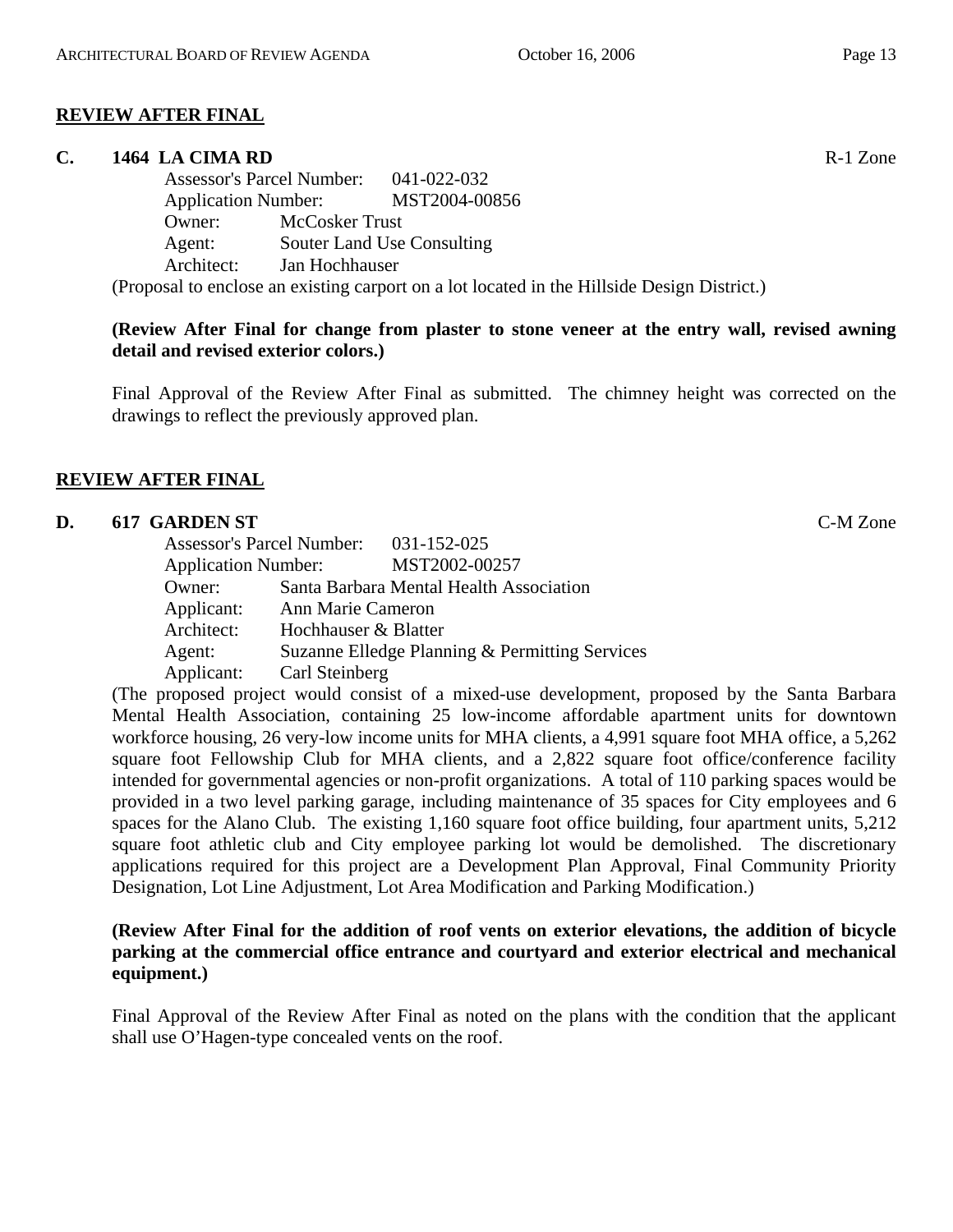#### **REVIEW AFTER FINAL**

#### **E. 447 CONEJO RD** A-1 Zone

Assessor's Parcel Number: 019-050-017 Application Number: MST2005-00647 Owner: Barry Ford

(Proposal to legalize "as-built" alterations consisting of a 130 square foot non-habitable attic to habitable space, 65 linear feet of retaining wall, re-roof of the existing residence, and for removal of the chimney, the patio cover, the work table in the garage and the spa equipment shed to an existing single-family residence in the Hillside Design District.)

**(Review After Final for the removal of a fireplace, the addition of a dog wash station and changes to doors and windows.)** 

Final Approval of the Review After Final.

#### **REVIEW AFTER FINAL**

#### **F. 737 E ANAPAMU ST** R-3 Zone

Assessor's Parcel Number: 029-150-019 Application Number: MST2003-00636 Owner: Anapamu Properties, LLC Architect: Brian Cearnal

(This is a revised proposal from the notice sent 3/12/04. Proposal for six residential condominium units with two-story elevations and third-floor roof decks that will result in a total of 9,340 square feet of residential units with twelve parking spaces on a 12,750 square foot lot at the corner of Anapamu Street and Nopal Street. The proposal includes zoning modification requests to allow encroachments into the required front and rear yard setbacks and a reduction in the required distance between buildings. The proposal includes the demolition of the existing 4,112 square foot single-story 14-bedroom residential care facility.)

#### **(Review After Final to delete the tile at building 'C' window surrounds facing courtyard.)**

Final Approval of the Review After Final.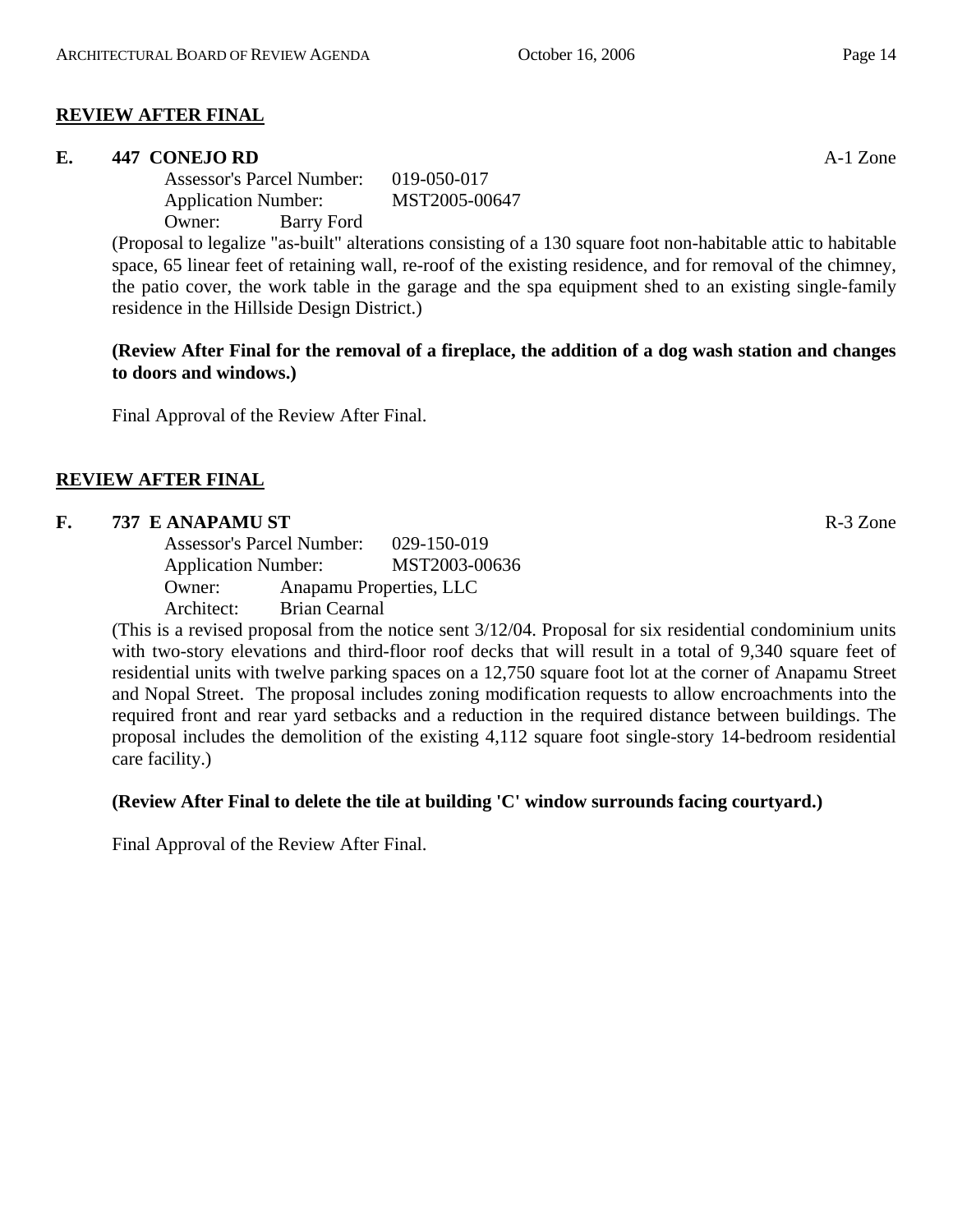#### **FINAL REVIEW**

#### **G. 615 SUNRISE VISTA WAY** E-1/PUD 1.2 Zone

Assessor's Parcel Number: 035-112-023 Application Number: MST2006-00105 Owner: Bachir and Ellen Jirari, Trustees Architect: Tony Xiques

(Proposal for a 1,158 square foot addition to an existing 3,153 square foot, single-family residence with attached two-car garage on a 8,276 square foot lot in the Hillside Design District. The project includes second story additions of 829 square feet and a first story addition and conversion to interior living space of 329 square feet resulting in a total of 4,311 square feet. A Modification is requested to encroach into the 40 foot interior yard setback of the Planned Unit Development.)

#### **(Modification approved May 24, 2006. Final Approval is requested.)**

# **(PROJECT REQUIRES SUBSTANTIAL CONFORMANCE WITH PLANNING COMMISSION RESOLUTION NO. 016-91.)**

Continued one week.

#### **FINAL REVIEW**

#### **H. 428 E HALEY ST** C-M/M-1 Zone

Assessor's Parcel Number: 031-283-015 Application Number: MST2005-00677 Owner: Philip Petre, Trustee Architect: Jose Esparza

(This is an enforcement case. Proposal to demolish existing 1,159 square foot storage building, demolish existing canopy, and to replace with a 1,578 square foot storage building. A one uncovered parking space will be provided for the increase in storage space.)

#### **(PROJECT REQUIRES ENVIRONMENTAL ASSESSMENT.)**

Final Approval as noted on the plans of the architecture, and Final Approval as submitted of the Landscape Plan.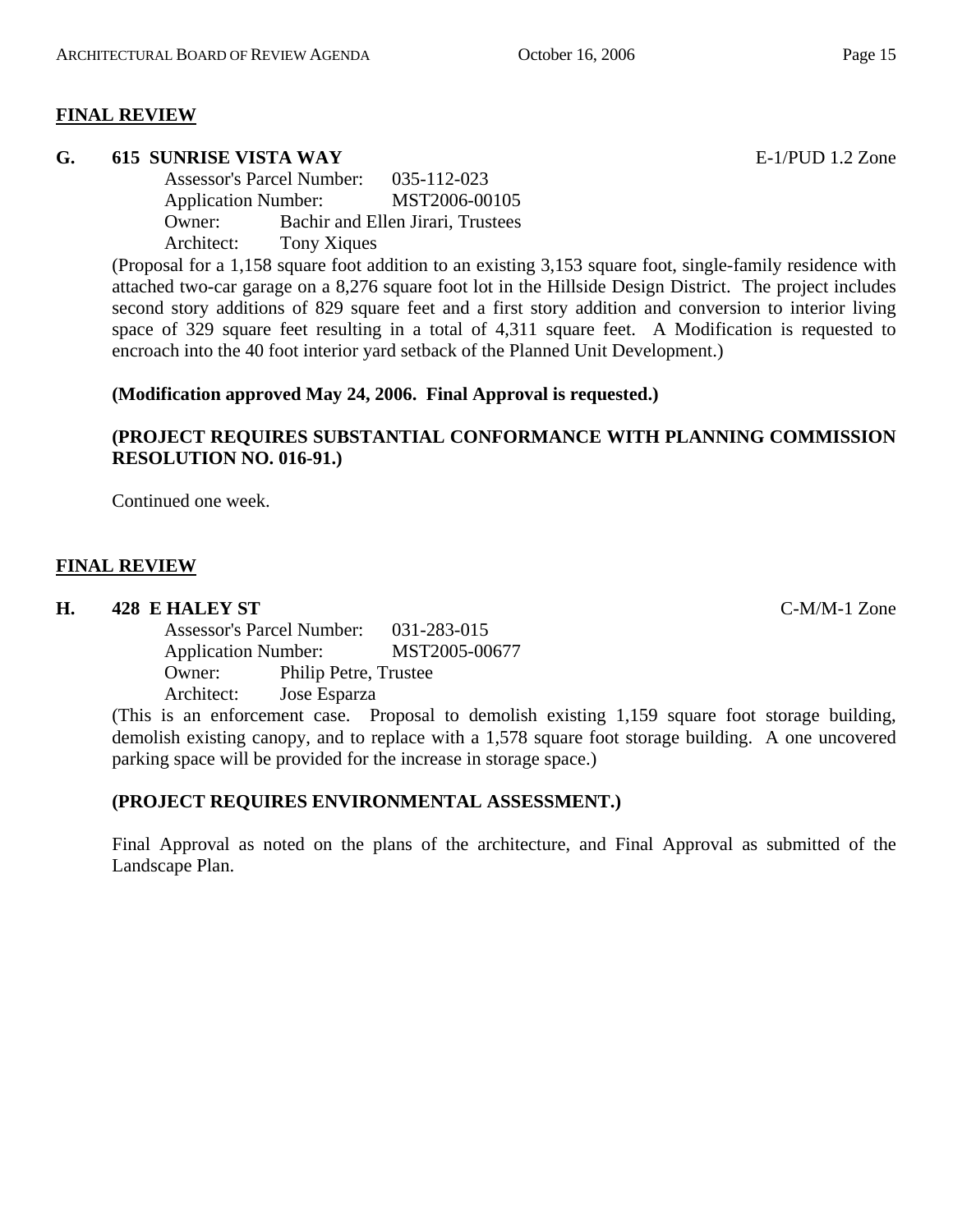#### **FINAL REVIEW**

#### **I. 1305 DOVER HILL RD** E-1 Zone

Assessor's Parcel Number: 019-202-006 Application Number: MST2006-00538 Owner: Peggy Haskell, Family Trust 8/24/94 Architect: Dwight Gregory

(Proposal to add a new wooden deck, balcony, laundry room, and second-floor interior floor area, remove existing windows and install sliding doors, and add a door on the north side of the lower level of a 2,366 square foot house on a 12,372 square foot lot in the Hillside Design District. The 476 square foot attached garage is to remain.)

#### **(Final Approval is requested.)**

#### **(PROJECT REQUIRES NEIGHBORHOOD PRESERVATION ORDINANCE FINDINGS.)**

Continued indefinitely due to the applicant's absence.

#### **REFERRED BY FULL BOARD**

#### **J. 1017 E HALEY ST** R-2 Zone

Assessor's Parcel Number: 031-242-020 Application Number: MST2006-00116 Owner: Robert Bartlein and Priscilla Jacobs Architect: Vadim Hsu Contractor: Ken Smith

(Proposal to demolish two existing apartment units and detached garage and construct three new apartment units. The project consists of a duplex with two 719 square foot two-bedroom units and attached 232 square foot two-car carport, and a 935 square foot three-bedroom unit. Four additional parking spaces will be provided consisting of a 300 square foot two-car carport and two uncovered parking spaces. There will be approximately 150 cubic yards of cut grading outside the building footprints on the 9,056 square foot lot. One of the two-bedroom units is an affordable unit and a modification is required to allow bonus density for lot area to be less than required for three units.)

#### **(Preliminary Approval is requested.)**

#### **(PROJECT REQUIRES COMPLIANCE WITH STAFF HEARING OFFICER RESOLUTION NO. 046-06.)**

Final Approval as noted on the plans.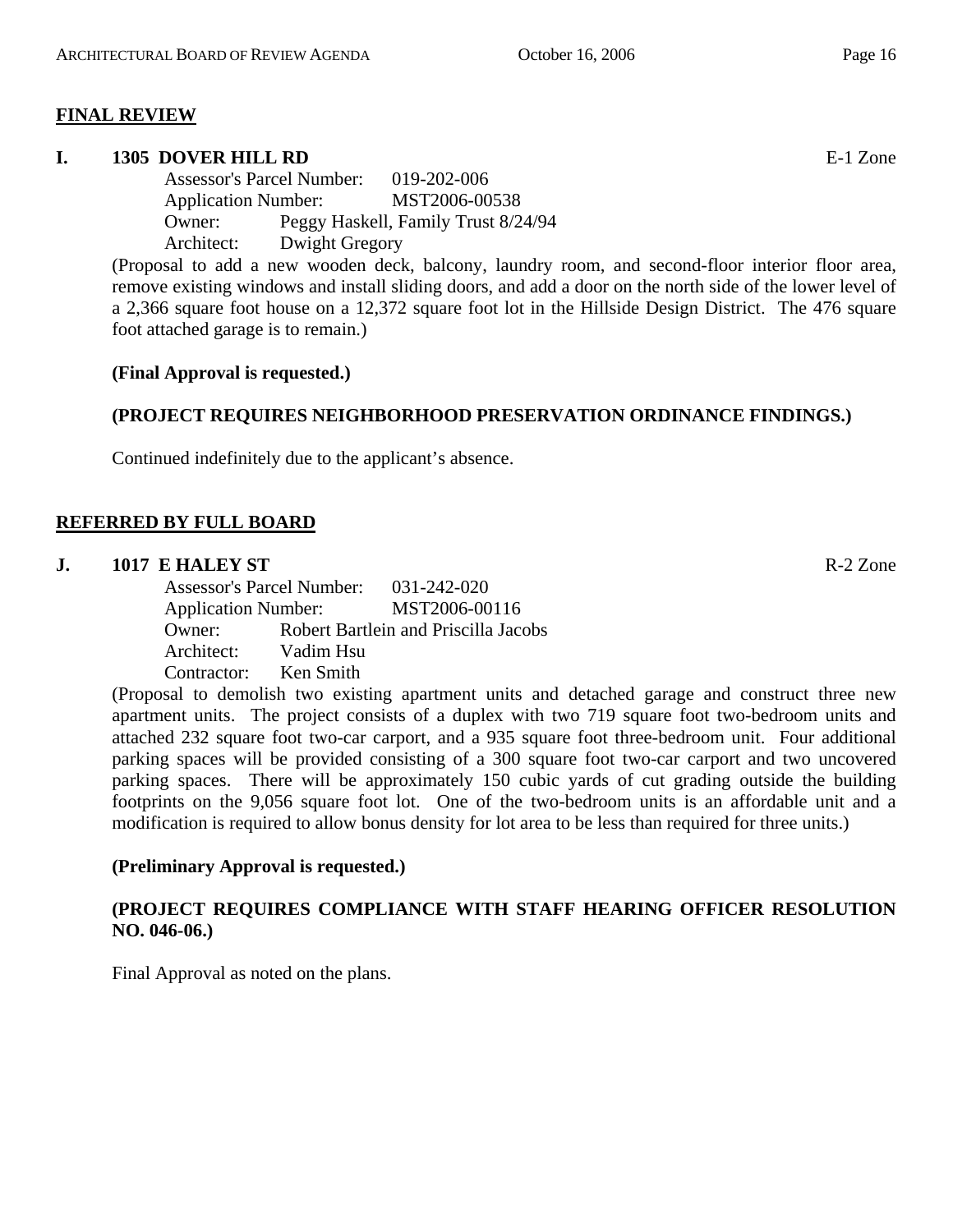#### **REFERRED BY FULL BOARD**

#### **K.** 1009 DEL SOL AVE **RELACE 2008** R-2/SD-3 Zone

Assessor's Parcel Number: 045-074-001 Application Number: MST2005-00132 Owner: Shawn Dirksen Architect: Andrew Roteman Architect: Bill Wolf

(The project consists of the demolition of a single-family residence and garage and the construction of two new three-bedroom condominium units within a two-story duplex on a 6,000 square foot lot in the non-appealable jurisdiction of the Coastal Zone. The units would be 1,447 square feet and 1,467 square feet and four parking spaces would be provided within two attached two-car garages. Planning Commission approval for a Coastal Development Permit and a Tentative Subdivision Map is requested.)

#### **(Final Approval is requested.)**

# **(PROJECT REQUIRES COMPLIANCE WITH PLANNING COMMISSION RESOLUTION NO. 021-06.)**

Final Approval as noted on the plans of the architecture, and Final Approval as submitted of the Landscape Plans.

#### **NEW ITEM**

#### **L. 1604 LOMA ST** E-1/R-2 Zone

| <b>Assessor's Parcel Number:</b> |                 | 027-152-014            |
|----------------------------------|-----------------|------------------------|
| <b>Application Number:</b>       |                 | MST2006-00600          |
| Owner:                           |                 | Kieran and Amy Maloney |
| Applicant:                       | Studio G Design |                        |
| Contractor:                      | Michael Vining  |                        |

(Proposal for an interior remodel, relocation of windows and doors, and an addition of a 20 square foot front entrance for an existing 2,666 square foot single-family residence with a 490 square foot garage and a 150 square foot storage building on a 10,161 square foot lot in the Hillside Design District.)

#### **(PROJECT REQUIRES NEIGHBORHOOD PRESERVATION ORDINANCE FINDINGS.)**

Final Approval as submitted with the finding that the Neighborhood Preservation Ordinance criteria have been met as stated in Subsection 22.68.060 of the City of Santa Barbara Municipal Code.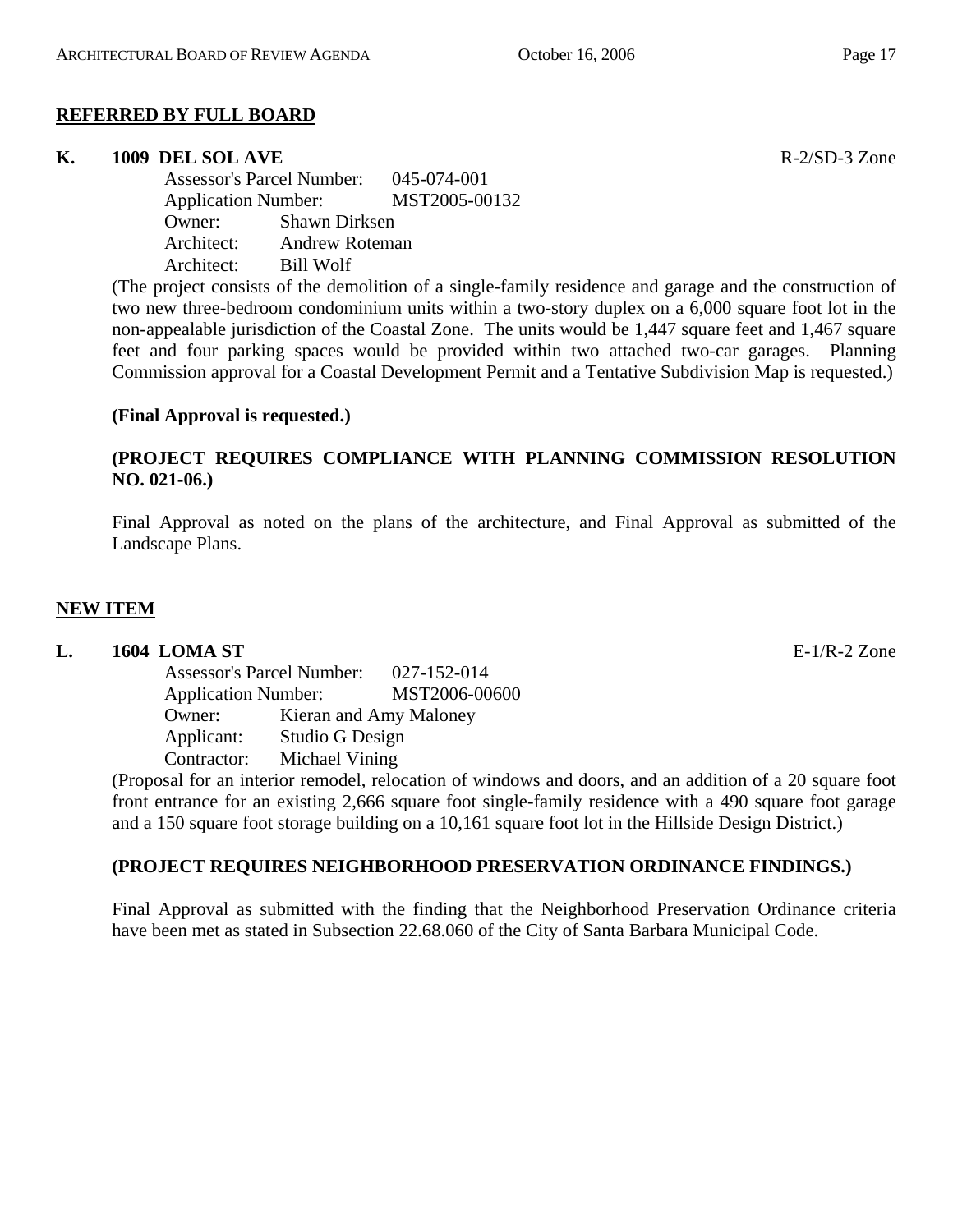#### **NEW ITEM**

#### **M. 2107 SANTA BARBARA ST** E-1 Zone

Assessor's Parcel Number: 025-251-007 Application Number: MST2006-00608 Owner: Church of Latter Day Saints Applicant: Wendy MacDonald

(Proposal to remove the existing clay tile roof on the two-story portion of the existing church facility and replace with Eagle Ponderosa Flat Standard Tile in flashed Terracotta on a 3.18 acre lot in the 1000' of El Pueblo Viejo District.)

# **(ACTION MAY BE TAKEN IF SUFFICIENT INFORMATION IS PROVIDED.)**

Continued indefinitely due to the applicant's absence.

#### **NEW ITEM**

#### **N. 900 CALLE DE LOS AMIGOS D-101** E-3 Zone

| <b>Assessor's Parcel Number:</b> |                      | 049-040-053                        |
|----------------------------------|----------------------|------------------------------------|
| <b>Application Number:</b>       |                      | MST2006-00493                      |
| Owner:                           |                      | American Baptist Homes of the West |
| Architect:                       | Craig Burdick        |                                    |
| Agent:                           | <b>Cameron Carey</b> |                                    |

(Proposal to add a 690 square foot wooden deck for employee use at the exterior of an existing building at the 65 acre Valle Verde Retirement Community.)

#### **(COMMENTS ONLY; PROJECT REQUIRES ENVIRONMENTAL ASSESSMENT.)**

Continued one week for the applicant to return with either added screening or showing that the existing fence provides the necessary screening; add tree protection measures to the plan.

#### **NEW ITEM**

#### **O. 901 DE LA VINA ST** C-2 Zone

Assessor's Parcel Number: 039-312-009 Application Number: MST2006-00617 Owner: David Alan Sullins

(Proposal for minor window and door changes including eyebrows over the windows, minor lighting improvements and to re-stucco the exterior of an existing mixed-use building on a 6,250 square foot lot.)

# **(THIS ITEM INCLUDES ADDITIONAL SCOPE OF WORK THAT HAS BEEN ADDED TO THE ORIGINAL STAFF APPROVAL.)**

Continued indefinitely back to the Consent Calendar.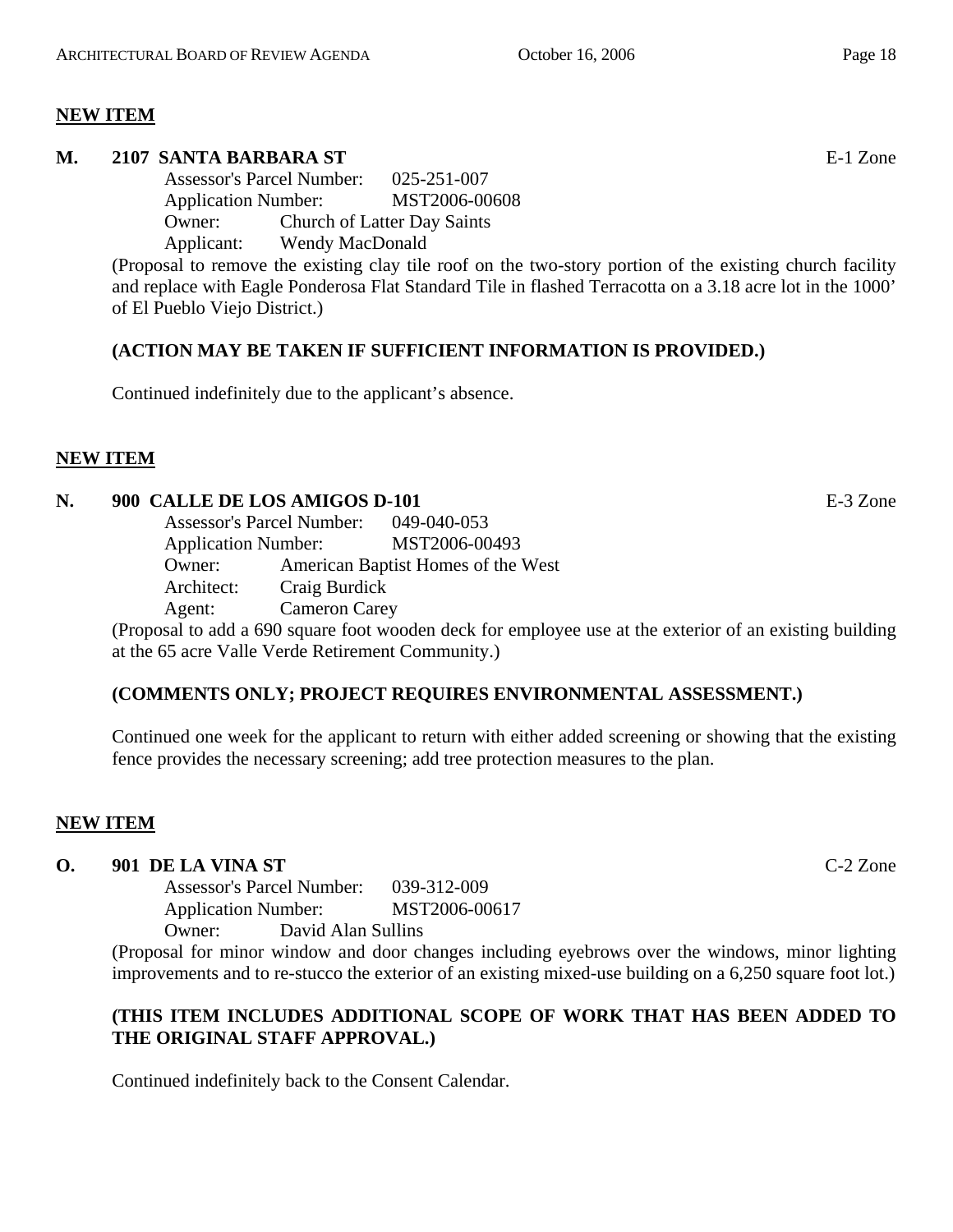# **NEW ITEM**

# **P. 1363 SYCAMORE CANYON RD** E-1 Zone

Assessor's Parcel Number: 019-340-008 Application Number: MST2006-00610 Owner: Brian Sawicki Architect: Paul Zink

(Proposal for 430 square foot one-story addition to an existing 1,122 square feet one-story residence on a 10,660 square foot lot located in the Hillside Design District. Off-street Parking is provided in a onecar garage and an uncovered parking space.)

# **(PROJECT REQUIRES ENVIRONMENTAL ASSESSMENT AND NEIGHBORHOOD PRESERVATION ORDINANCE FINDINGS.)**

Continued indefinitely back to the Consent Calendar with the comment that the rear covered deck material should be either wood or wood-clad, and clarify the issue regarding the projection into the setback.

# **REVIEW AFTER FINAL**

# **Q. 3535 STATE ST** C-P/SD-2 Zone

Assessor's Parcel Number: 051-053-001 Application Number: MST2006-00275 Owner: Ontare Land Partners LP Architect: Lenvik & Minor

(Proposal for a 180 square foot equipment enclosure to the rear of an existing 1,250 square foot commercial building. Also proposed are two trellises, an entry awning, and new exterior paint.)

**(Review After Final for an increase to the footprint of the equipment enclosure by 2 feet to the south, relocating the trash enclosure, provide employee bike parking, remove trellises to the rear and side of the wash bay, re-orient the ADA parking, removal of two trees, and replace the existing pole light fixtures with new.)** 

# **(PROJECT REQUIRES SUBSTANTIAL CONFORMANCE WITH PLANNING COMMISSION RESOLUTION NO. 016-91.)**

Continued one week at the applicant's request.